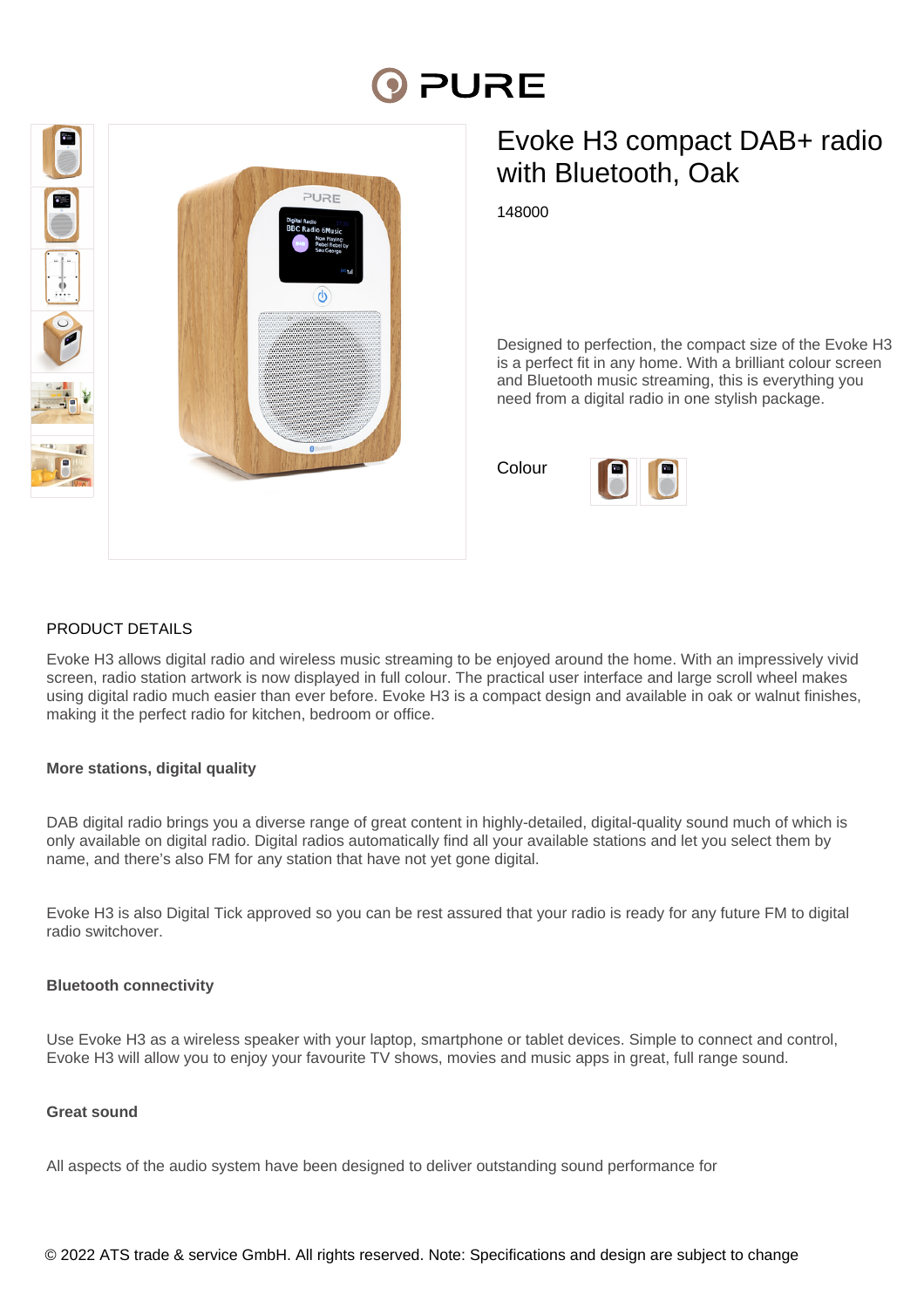digital radio and Bluetooth music streaming. Evoke H3 uses the latest speaker technology from Pure, previously found in the premium Evoke C-D range. This speaker combined with extensive audio tuning make for great sounding voice and music.

#### **Colour screen**

Evoke H3 has a vivid and informative 2.4" full colour TFT display. The clear screen makes accessing the growing number of digital radio stations a breeze. View your favourite station's information and slideshow artwork in full colour.

#### **Slideshow artwork**

An increasing number of digital radio stations are broadcasting artwork and programme information. Evoke H3 can display this visual content in full screen and full colour.

#### **Simple to use**

Practical user interface, a large scroll wheel along with the vivid display makes operating Evoke H3 a pleasurable experience. Browsing menus, selecting stations and adjusting settings is both simple and intuitive.

#### **Alarm and clock**

Evoke H3 includes an automatically updating clock and two alarms. With Evoke H3 you are able to wake up to your favourite radio station or tone alarm.

#### **Additional connections**

Evoke H3 includes a headphone output for private listening and an auxiliary input for connecting to any device.

#### **ChargePAK**

Evoke H3 can be powered by the supplied mains adapter or with the optional ChargePAK B1, giving you up to 30 hours of truly portable listening.

#### **Designed and engineered in the UK**

Like all our products, Evoke H3 was designed and engineered in the UK by our expert engineering teams, ensuring great sound and impressive build quality.

#### **What's in the box?**

- Evoke H3
- Power supply
- Quickstart guide
- Safety information sheet

#### **Specs**